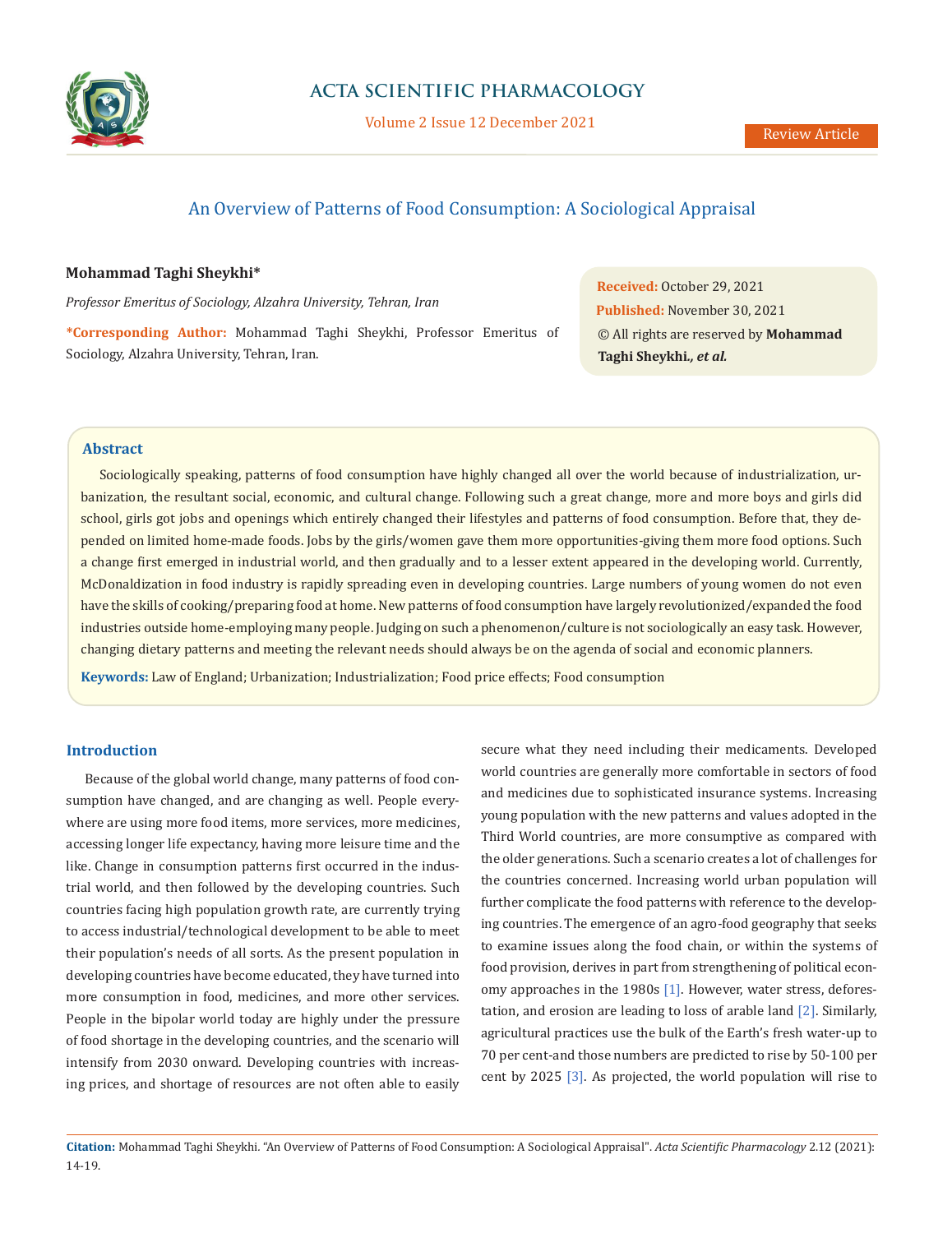15

over 10 billion by the year 2050. It is worth noting that the unprecedented population will face shortage of food items for many by that year [4].

As the economic world is constantly changing, so is the pattern of food consumption around the world; Even the previously predicted dietary patterns of industrial societies are changing. One of the topics of sociology is economic sociology in which the relationship between human beings and different social groups with economics in its general sense is measured; Food supply, food production, food patterns, and the like are among the topics that should be considered in economic sociology and should be on the agenda of planners. This article deals with how and quantitatively and qualitatively assess food needs as one of the aspects of economic sociology. It is noteworthy that the future of world food production, food consumed in developing and developed countries, in both groups of countries are changing dramatically in terms of type and quantity. Following the approach of different social groups, both urban and rural, rich, and poor, food consumption in terms of quantity and quality has experienced many changes in recent years. Therefore, social, and economic planners should always look to the issue of food, both its production and consumption, in a forward-looking way. In general, as people get richer, they turn less to carbohydrate foods, including rice, bread, potatoes, and so on, and more to meat and fats, which in turn provide the basis for assessing food demand for the future. Therefore, by changing dietary patterns, meeting the relevant needs should always be on the agenda of social and economic planners.

#### **Methods of Research**

Methodology used in the present article is of qualitative type. In that, various paradigms have been used to find out about the facts regarding pandemics during the history. Qualitative research usually studies people, events, or areas in their natural settings. In finding facts for the research, the researcher engaged in careful data collection and thoughtful analysis of what was relevant. In the documentary research applied for the present research, printed and written materials were widely regarded. The research was performed as a qualitative library-type in which the researcher had to refer to the relevant and related sources. In the current research, various documents were thoroughly investigated, and the needful inferences were made. The data fed by the investigator in the present article is hopefully reliable. Though literature on pandemics is very limited, yet the author tried to investigate many different resources to elicit the necessary information to build up the text.

#### **Richness of population and food**

While the amount of food consumed in individual countries may increase as their populations become richer, the range of foods they consume is changing. Human societies, different from non-human societies, seek to become rich, generally seeking more food, more food diversity, and so on. Therefore, countries should always pay more attention to their nutrition process to improve their economy and increase food resources. This is clearly the case in preindustrialized countries. The mentioned situation has led to more economic prosperity, more health of people and more economic interactions. Less developed societies, on the other hand, have less food diversity due to the economic weakness of these societies. As nations get richer, they spend more on food. Australia, for example, with a per capita GDP of \$ 65,000, has an estimated per capita food cost of about \$ 3,650 per year. Conversely, poor countries such as Zimbabwe in Africa, with a per capita GDP of less than \$ 1,000 per year, spend about \$ 400 per year on food [5]. From the point of view of economic sociology, such countries have a long way to go to meet the food needs of their different strata. Just over 1.2 billion people in the world are still in economic straits and food needs.

As income increases, the total amount of food required will stabilize and increase to some extent, while the range of foods consumed will change toward the patterns of meat, dairy, and vegetable products. Following the change in the culture of human populations, consumption patterns have also changed to some extent (to a large extent) compared to other organisms. Nutrition culture is reflected in the context of religion, beliefs, attitudes, and expectations [6]. Therefore, social planners should always think about accessing more food sources, including plant, dairy, animal, and the like. Likewise, as urbanization expands and cultural and consumption patterns converge, food demand is increasing more than ever before. If planning and management in the food production sector does not go well, communities face many shortcomings that affect economic norms and economic balance; That is, it leads to price increases and the like; That is, a phenomenon that has many social effects.

Following the economic recovery of the people, the consumption of basic foods changes to a variety of diets. With increasing

**Citation:** Mohammad Taghi Sheykhi*.* "An Overview of Patterns of Food Consumption: A Sociological Appraisal". *Acta Scientific Pharmacology* 2.12 (2021): 14-19.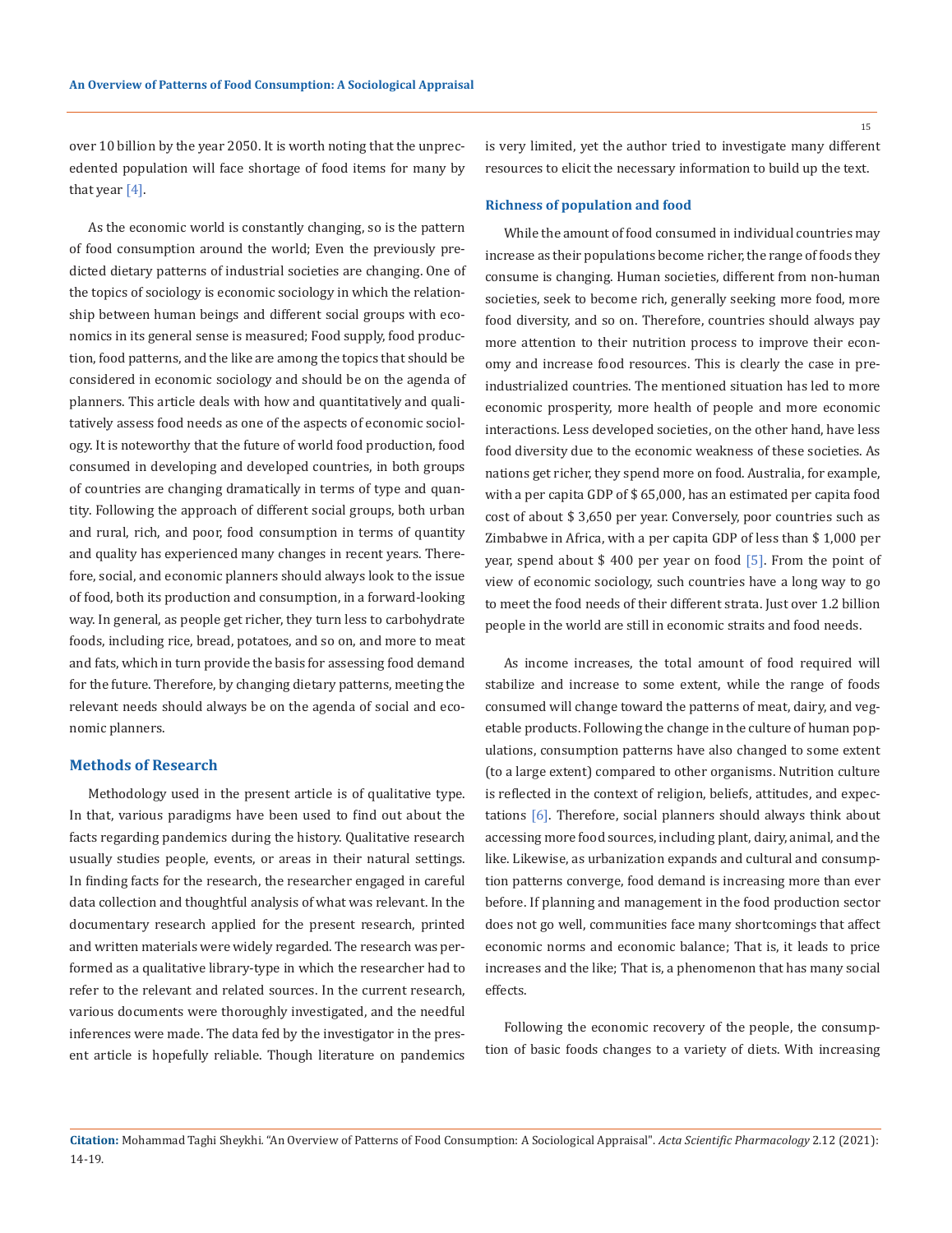purchasing power following economic recovery, diversification of consumption as well as change in food consumption appears in different forms in societies. Optimistically and positively, this type of change leads to better health and ultimately longer life expectancy of the population. Studies on nutrition and longevity in Japan show a balanced intake of legumes, vegetables, fruits, meat, fish, eggs, dairy products, soy, and the like in that country between the population of 75-45 years; That is, substances that reduce the risk of death between them [7]. In the past, however, in the face of economic constraints, people in society generally relied on basic foodstuffs. However, following the economic growth of societies and the greater purchasing power of members of society, more food products were placed in the production cycle, and thus the economic movement of production, distribution and consumption changed. As increased consumption of meat, dairy products, fruits, and vegetables is likely to increase by 2050, the necessary predictions need to be made. Following population growth, urbanization, consumer diversity, turn to vegetables, plant materials, etc., economic sociologists must always make the necessary forward-looking as far as production and consumption cycles are concerned. However, the weakness of the forecast itself of many economic anomalies such as food shortages, rising prices, disruption of supply and demand and the like is not unexpected. With the world's population growing to more than 9.3 billion by 2050, predicting food in its various forms becomes very necessary and inevitable. Otherwise, from a sociological point of view, societies will face many challenges.

At the same time, there is a two-pronged change in consumption pattern: the first is the increase in calories, and the second is the move toward higher-calorie proteins. Following the above discussions, one of the motivations for changing the pattern of food consumption, while increasing the intake of food calories is more, in part, many people want to achieve certain food intakes by changing their food consumption pattern. In the present age, and especially in urban communities, such changes in dietary patterns are abundant and can be observed between different population groups.

#### **Food and the law of England**

It is generally hypothesized that food consumption is subject to English law; That is, when people become richer, they spend less of their income on food, and instead spend it on other or different ways of increasing their income  $[8]$ . This hypothesis (English law) can be seen in many societies today, especially in urban communities. It is in such a way that people to a large extent increase their income at the expense of non-food products and services, Such as entertainment, travel, sports services, leisure, clothing, and the like. This phenomenon today is not limited to industrial societies but has spread to other societies. The current of globalization, the emergence of communication networks and similar facilities, have created different economic methods, especially in urban communities.

In assessing the future consumption of countries, it should be borne in mind that spending less on food items means spending more on consumer goods. Many countries, due to economic cycles, manpower, as well as population growth, especially in urban areas, also do a lot of advertising in the field of consumption, consumer goods and the like; Just to keep the economy in various sectors active and stable. This movement generally affects people's consumption behavior, tastes, and desires. In other words, following this move, the way of life of the people of the society is always changing. Therefore, economic sociologists and social psychologists should always pay attention to this important movement and provide constructive and effective points of view to improve it.

What is certain is that in this movement, a decrease in demand in one group of food items means an increase in demand in other items. Changing economic status, access to more information, changing age structure, being urban or rural, and factors of this kind, each in turn reduce the demand for certain food items, and this is while people in the community turn to items and food. Another turns. Thus, the market of production and consumption is always changing under the influence of such patterns. These changes are more visible today than ever before among different strata. Likewise, the growth and development of medical advances and communications of this kind have a profound effect on changing eating patterns. Under the influence of these factors, more personal health has been created for people in different societies, and ultimately, these indicators have led to increased life expectancy in these societies.

The English law is more applicable to the demand for food in developed countries and shows a picture of it. As mentioned before, under this law, people do not consume more food to get rich but change the quality of their food; This is more common in developed countries than in less developed countries. Therefore, the life expectancy index in industrialized countries is much higher than non-industrialized countries; For example, in industrialized societies, life expectancy is in the range of more than 80 years, while in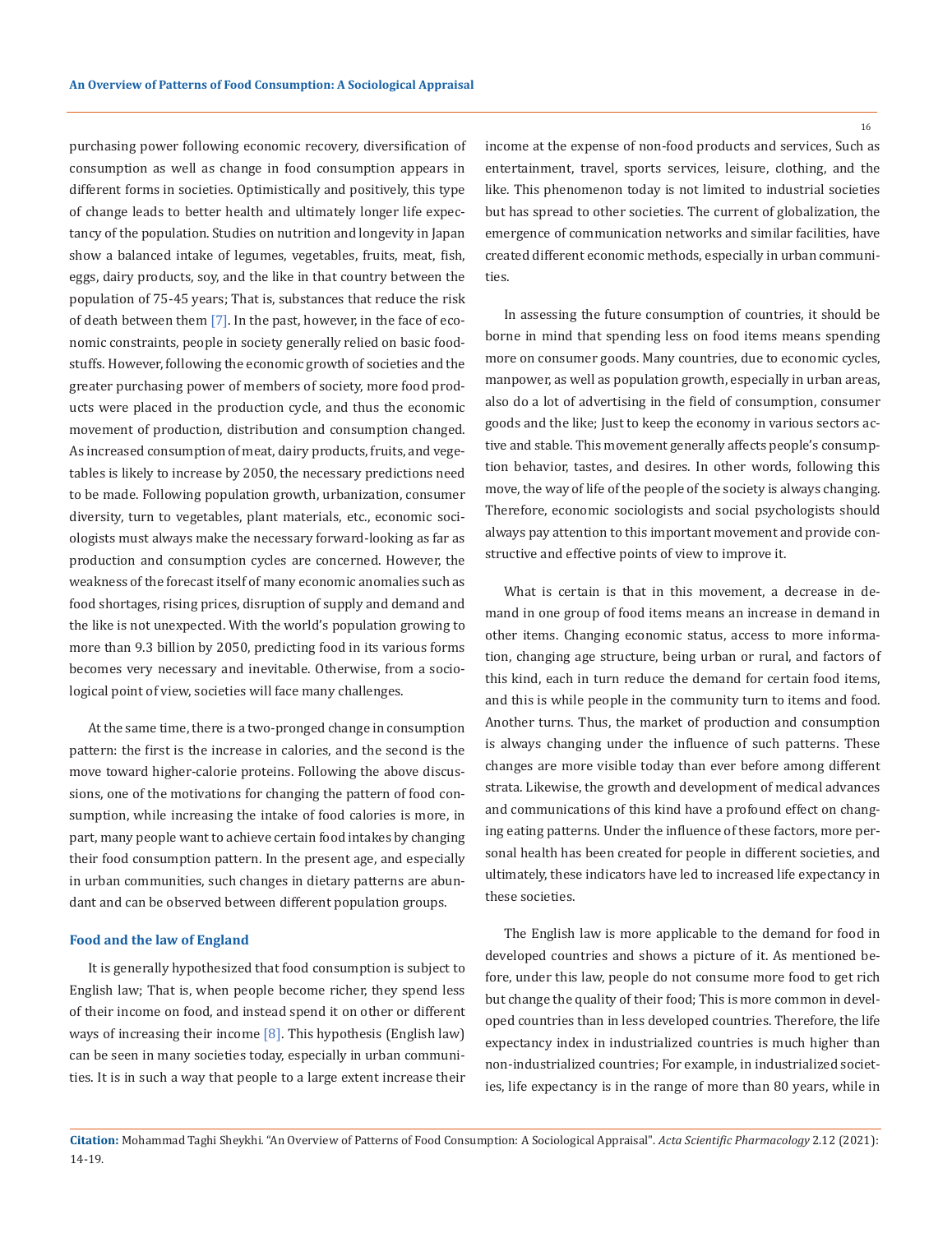non-industrial African countries, it rarely exceeds 50 years. Therefore, the factor of their economy and income play an important role in how they choose food, receive it and, as a result, achieve a higher quality of life. Economic sociology examines issues such as "food and quality of life" in detail.

For example, while in the UK the richest one-tenth of the population spends only 7% of their income on food, poor people spend 5 to 17% of their total income on food  $[9]$ . Thus, many poor sections and groups in society are under much greater pressure in terms of costs and livelihoods due to the lack of stable jobs on the one hand, and variable and weak incomes on the other. This has caused the poor in many countries to always feel more poverty and helplessness. This situation, today and while population growth continues in such societies, many have faced many economic hardships. Many forward-thinking economists have predicted the 1930s, thus warning food planners, agricultural institutions, and food producers of the future of population and food. Hence, communities in general and Third World societies need to have more control over population, food income and expenditure. Access to food is a central component of several welfare indicators in terms of security, health, or poverty [10].

In contrast, very poor countries spend between 30 and 90% of their income on food. Because per capita income in such countries is generally estimated at less than \$ 2 a day, most household income must always be spent on food. These conditions must withstand many deprivations related to housing, education, leisure, and other facilities. Hence, less developed societies need economic infrastructure, strengthening economic foundations, economic stability, and similar conditions. For example, while many developing societies are facing double-digit price increases, industrialized countries such as Japan reported economic inflation of 1% per year in 2014. In this way, financing food in industrial societies does not put much pressure on the citizens of the respective societies.

In assessing demand, the future Food of different strata, type and quality of food consumed are also discussed [11]. Today's societies, due to the continuous increase of their population and the influence of different strata of different communication networks, and the consequent change of patterns, need to be consumed more. Likewise, as different infrastructures such as health care, welfare services, and the like provide a greater chance of longevity for different people, economic planners must always be forward-looking in quantifying the growing food needs of such individuals. And they mean quality in their plans. Also, increasing urbanization will lead to more competition in food consumption.

#### **Urbanization and food consumption pattern**

While more than 60% of the world's population will be urbanized by 2020, by 2050 this is likely to increase to 70% [12]. In such a situation, while the manpower in the agricultural sector has been declining, and in contrast, following the forecast of an increasing population in urban areas, there is a greater demand for food. Economic and agricultural planners must always consider the production and supply of food in proportion to the increase in urban population and adapt it appropriately. Otherwise, many communities, especially the poorer ones, which are experiencing more population growth, will experience more food constraints and shortages in the coming decades. By 2030, more than half of Africa's population will be living in urban areas, according to Crouch and Ferrin [13], and this will create an invisible crisis in terms of urban food security.

While by 1960 less than a third of the world's population lived in urban areas, diet patterns were different. Such a picture of the population suggests that in the pre-1960s, when two-thirds or more of the world's population lived in rural areas, natural food production, food abundance and low prices were widespread within different societies. It is eye-catching. However, later (from 1960 onwards) it was also affected by the gradual expansion of urbanization of food production; In a way that the supply of food is not commensurate with its growing demand. This situation has also led to an increase in food prices; It has even led to malnutrition in some circumstances and among some people.

At that time (1960) one third of the world's urban population belonged to industrialized countries, while in the late 1990s industrial societies accounted for only one fifth of the world's urban population, which means a larger share, or 80% of the population. The world's urbanization today belongs to non-industrialized and developing countries. Such societies today face more food constraints, rising prices, and an imbalance between supply and demand in the food sector. This situation has led to malnutrition and malnutrition in many parts of the world, such as Africa; That is, a process that negatively affects new generations. Hence, developing countries face more social crises in the food sector.

Urban population growth in low- and middle-income developing countries is more challenging than urban population growth

**Citation:** Mohammad Taghi Sheykhi*.* "An Overview of Patterns of Food Consumption: A Sociological Appraisal". *Acta Scientific Pharmacology* 2.12 (2021): 14-19.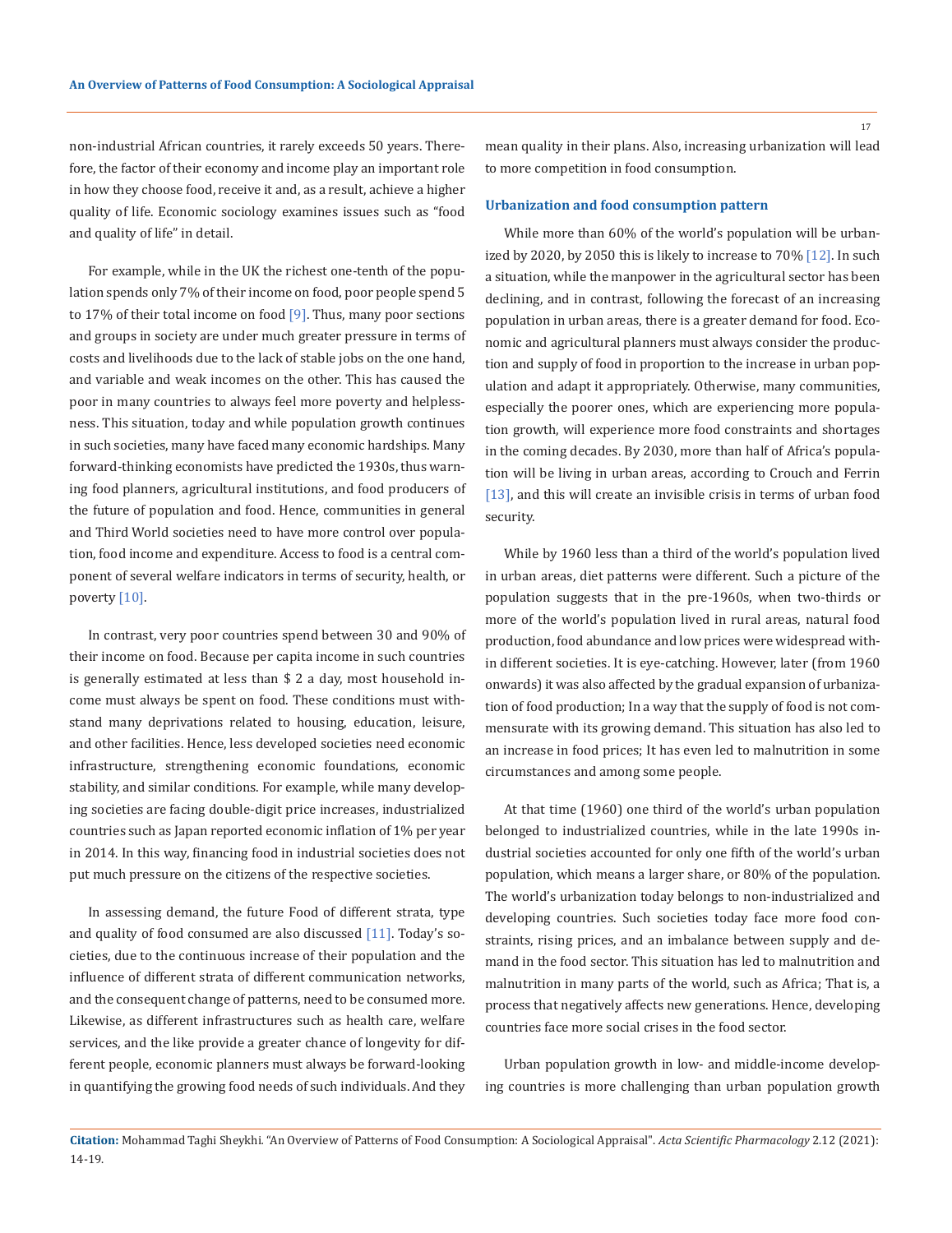in high-income countries, as well as the rate of rural population growth in developing countries [14]. In recent decades, many developing countries have sought to grow their populations on the one hand, and the lack of job opportunities in rural areas on the other, rather than urban areas. At the same time, industrial societies experienced less urban growth in the early stages of their economic-industrial development. This situation in developing societies today has led to problems with food, housing, employment, and the like for such immigrants. Therefore, developing societies today have a great need for urban management and planning. At the same time, these communities generally face a lack of financial and economic support. This is the situation in many African societies today. This situation has led to many cultural changes and changes in lifestyle [15].

At the same time, urban population growth in countries with a minimum annual development of more than 3% has been estimated in the last two decades compared to 1% in developed countries. The high volume of urbanization and migration in such societies has even led to many psychological, educational, racial, and other problems. For example, large-scale migrations from rural China to urban areas in that country over the past 1.5 decades have left the children of such migrants, who often live-in rural areas, facing the disadvantages of their fathers' migration; That means a lot of psychological and educational problems for such children. On the other hand, children who have migrated with their parents to urban areas in that country themselves, with class gaps, differences in living standards between urban children, and recently migrated, and so on, which can be evaluated and analyzed socially and psychologically. This situation is now seen in many parts of Asia, including India and the Philippines.

### **Food price effects**

Rising prices directly affect the poor; That is, both as producers and as consumers, and the impact that this increase will ultimately have on the economies of poor countries. The biggest effect of this

| $2007 - 2012$ | <b>Beans</b>   | <b>Dairy</b> | <b>Dried and processed foods</b> | Oils and fats | <b>Ready meals</b> |
|---------------|----------------|--------------|----------------------------------|---------------|--------------------|
| China         | 14.2           | 11.5         | 13.8                             | 14.1          | 10.3               |
| India         | 27.4           | 17.4         | 18.9                             | 17.7          | 15.6               |
| Indonesia     | 18.9           | 12.2         | 15.1                             | 13.4          | 7.9                |
| Japan         | 2.8            | 1.2          | $-0.9$                           | 0.5           | 1.4                |
| South Korea   | 6.1            | 5.3          | $-0.1$                           | 3.4           | 8                  |
| Hungary       | 2.3            | 5.7          | 5.6                              | 7             | 2.8                |
| Romania       | 11.4           | 11.2         | 5.1                              | 5.5           | 3.9                |
| Russia        | 11.9           | 14.8         | 11.4                             | 11.3          | 10.8               |
| <b>Brazil</b> | 12.2           | 11.6         | 3.5                              | 4.7           | 12.1               |
| Mexico        | $\overline{7}$ | 5.3          | 8.7                              | 5.7           | 5.6                |
| Morocco       | 8.5            | 7.3          | 6.1                              | 2.9           | 29.3               |
| America       | 0.9            | 1.2          | 3.3                              | 3.5           | $\mathbf{1}$       |
| Germany       | 0.7            | 1.2          | $-2.4$                           | 1.1           | 0.9                |
| Turkey        | 17.9           | 5            | 4.6                              | 13.2          | 4.6                |
| England       | $\overline{4}$ | 4.2          | 8                                | 4.7           | 3.3                |
| South Africa  | 11.2           | 9            | 15.2                             | 9.7           | 12.6               |

**Table 1:** The trend of food consumption and its annual growth rate between years 2012-2007 in selected countries (%)**.** Source: Euro Monitor, Who Eats What: Identifying Int. Food Consumption Trends, 2<sup>nd</sup> edition. (2011).

price increase is probably on different levels of food consumption. According to forecasts, about 85% increase in demand for cereals and protein (meat) will occur in the coming years in less developed countries. Likewise, increased consumption of ready-to-eat foods is closely related to women's employment, and ultimately rising food prices in less developed countries reduce living standards.

**Citation:** Mohammad Taghi Sheykhi*.* "An Overview of Patterns of Food Consumption: A Sociological Appraisal". *Acta Scientific Pharmacology* 2.12 (2021): 14-19.